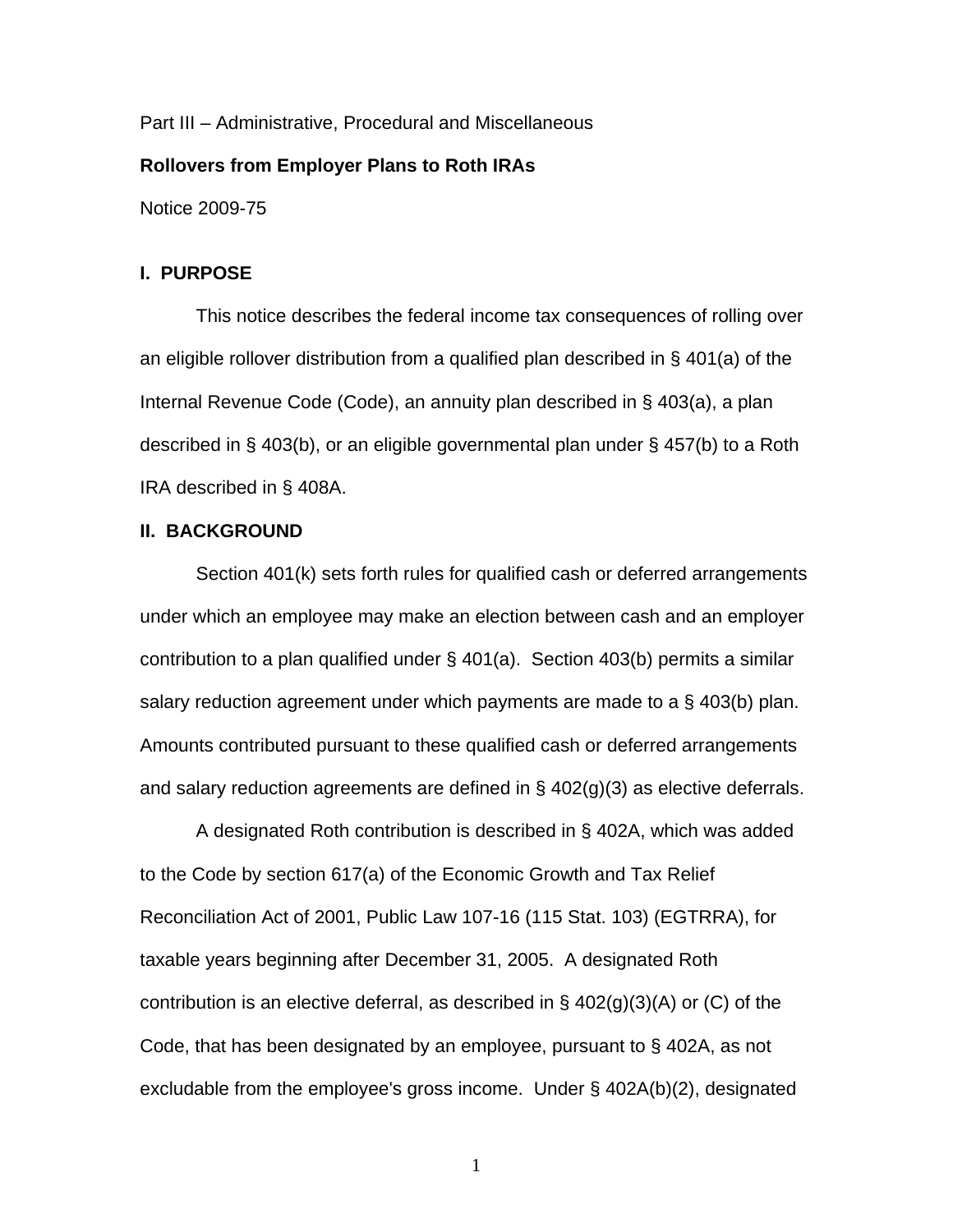Roth contributions made to the plan must be maintained in a separate account (a designated Roth account).

 Under § 402(a), a distribution from a plan qualified under § 401(a) generally is taxable under § 72 to the distributee in the taxable year distributed. However, pursuant to § 402A(d)(1), a qualified distribution from a designated Roth account is excludable from gross income. A qualified distribution is defined in § 402A(d)(2) as a distribution that is made after completion of a specified 5-year period and the satisfaction of other specified requirements. If the distribution is not a qualified distribution, then, pursuant to  $\S$  72, the distribution is included in the distributee's gross income to the extent allocable to income on the contract and excluded from gross income to the extent allocable to investment in the contract (commonly referred to as basis).

Section 402(c) sets forth rules under which an eligible rollover distribution from a plan qualified under § 401(a) may be rolled over to an eligible retirement plan. In such a case, the distribution generally is not currently includible in the distributee's gross income. An eligible retirement plan means an individual retirement plan or an "eligible employer plan." An individual retirement plan (IRA) is defined in § 7701(a)(37) as an individual retirement account described in § 408(a) or an individual retirement annuity described in § 408(b). For purposes of this notice, an eligible employer plan means a plan qualified under § 401(a), including a profit-sharing or stock bonus plan (whether or not the plan includes a qualified cash or deferred arrangement under § 401(k)), a money purchase pension plan, or a defined benefit pension plan; a § 403(a) annuity plan; a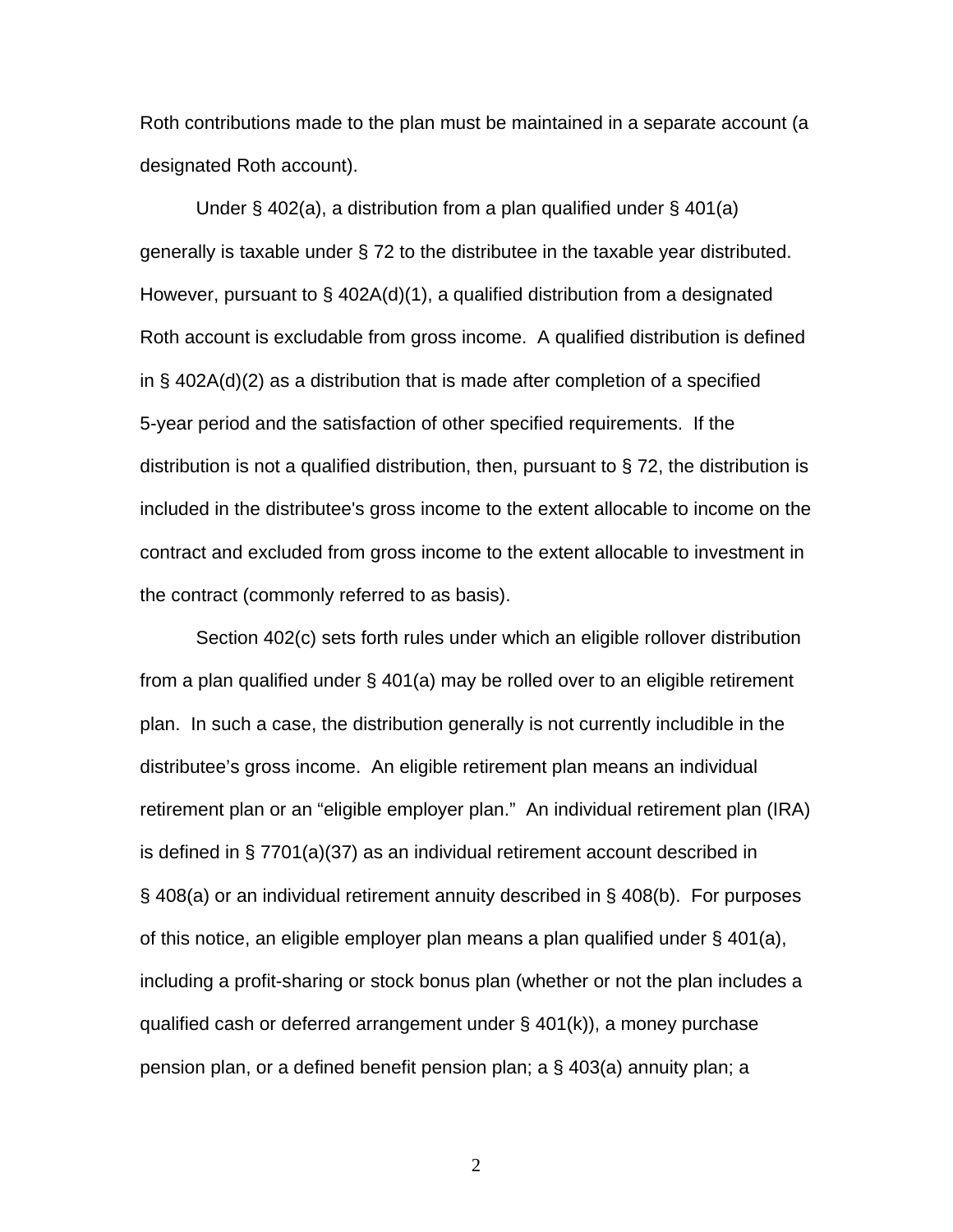§ 403(b) plan; and an eligible § 457(b) plan maintained by a governmental employer described in § 457(e)(1)(A) (a "governmental § 457(b) plan").

 Under §§ 402(c)(8) and 402A(c)(3), a distribution from a designated Roth account may be rolled over only to another designated Roth account or to a Roth IRA under § 408A. A Roth IRA is a type of IRA under which contributions are not deductible and qualified distributions are excludable from gross income. Under § 408A(d)(2), a qualified distribution from an individual's Roth IRA is a distribution that is made (1) after the 5-taxable-year period beginning with the first taxable year for which the individual had a Roth IRA; and (2) after age 59½, after death, on account of disability, or for a first-time home purchase under certain circumstances. Section 408A(d)(4) sets forth special ordering rules for the return of after-tax contributions in the case of a distribution from a Roth IRA. Under these ordering rules, after-tax contributions are recovered before income.

A taxpayer may convert an amount held in an IRA that is not a Roth IRA (non-Roth IRA) to an amount held in a Roth IRA, pursuant to the rules in § 408A relating to qualified rollover contributions. A conversion may be accomplished by means of a rollover, trustee-to- trustee transfer, or account redesignation. Regardless of the means used to convert, any amount converted from a non-Roth IRA to a Roth IRA is treated as distributed from the non-Roth IRA and rolled over to the Roth IRA.

In the case of such a conversion, the taxpayer must include in gross income the value of the non-Roth IRA being converted (other than the amount of any after-tax contributions included in the conversion). For taxable years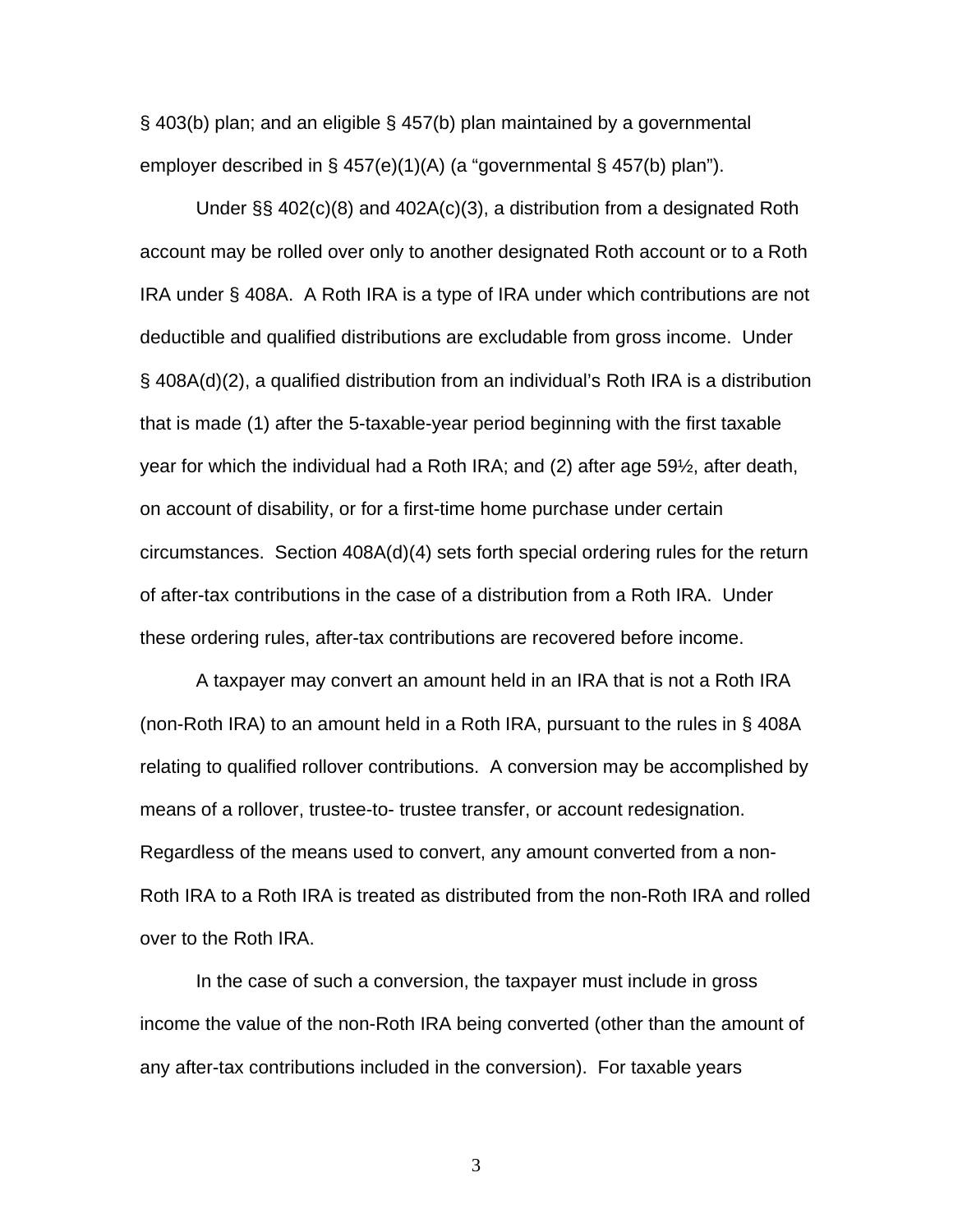beginning before January 1, 2010, such a conversion is not permitted to be made by a taxpayer whose modified adjusted gross income for the year of the distribution exceeds \$100,000 (or who, if married, does not file jointly). The regulations under § 408A, in particular §§ 1.408A-4 and 1.408A-5, provide guidance relating to conversions from a non-Roth IRA to a Roth IRA (including special rules where a non-Roth IRA annuity is converted into a Roth IRA annuity). These sections of the regulations were issued in 1999 and, thus, do not reflect the statutory revisions described below. Treasury and the Internal Revenue Service expect to incorporate the guidance in this notice into the regulations when those regulations are updated to reflect those statutory revisions.

Under §§ 402A and 408A (as amended by a technical correction in section 108(d) of the Worker, Retiree, and Employer Recovery Act of 2008, Pub. Law No. 110-458, 122 Stat. 5092 (WRERA 2008)), an eligible rollover distribution made from a designated Roth account in an eligible employer plan can be rolled over to a Roth IRA.

Prior to enactment of section 824 of the Pension Protection Act of 2006, Public Law 109-280 (120 Stat. 780) (PPA '06), an eligible rollover distribution from an eligible employer plan not made from a designated Roth account could be rolled over to a non-Roth IRA and then converted to a Roth IRA, but could not be rolled over to a Roth IRA without an intervening rollover to a non-Roth IRA followed by a conversion to a Roth IRA. See Notice 2008-30, 2008-12 I.R.B. 638.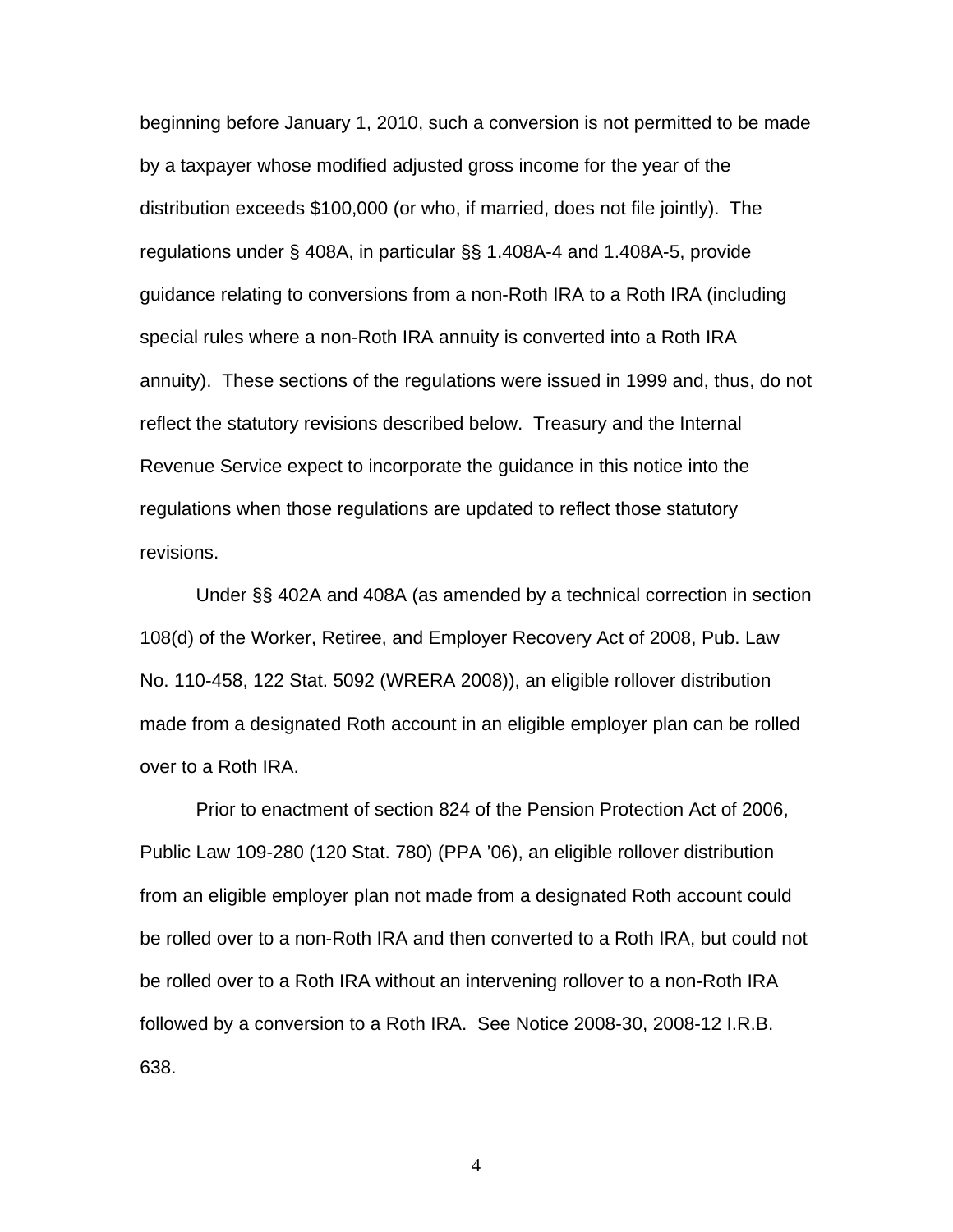Section 824 of PPA '06 amended the definition of qualified rollover

contribution in § 408A of the Code (relating to Roth IRAs) for distributions on or

after January 1, 2008, to allow the recipient of an eligible rollover distribution not

made from a designated Roth account to roll over the amount of the distribution

to a Roth IRA without first contributing that amount to a non-Roth IRA. The Joint

Committee on Taxation Report explains the change made by section 824 of PPA

'06 as follows:

The provision allows distributions from tax qualified retirement plans, tax-sheltered annuities, and governmental 457 plans to be rolled over directly from such plan into a Roth IRA, subject to the present law rules that apply to rollovers from a traditional IRA into a Roth IRA. For example, a rollover from a tax-qualified retirement plan into a Roth IRA is includible in gross income (except to the extent it represents a return of after-tax contributions), and the 10 percent early distribution tax does not apply.<sup>1</sup>

Thus, under § 402A and § 408A, as amended by section 824 of PPA '06, a

rollover from an eligible employer plan (other than from a designated Roth

account) to a Roth IRA results in the same federal income tax consequences for

a participant as a rollover to a non-Roth IRA immediately followed by a

conversion to a Roth IRA (except that the special rule at  $\S$  408(d)(2) for

aggregating after-tax amounts would not apply).

For taxable years beginning before January 1, 2010, a rollover from an

eligible employer plan not made from a designated Roth account is available only

to a taxpayer whose modified adjusted gross income for the year of the

distribution does not exceed \$100,000 (and who, if married, files jointly). The

 $\overline{a}$ 1 Joint Committee on Taxation, *Technical Explanation of H.R. 4, the "Pension Protection Act of 2006," as Passed by the House on July 28, 2006, and as Considered in the Senate on August 3, 2006* (JCX-38-06), August 3, 2006, at 174.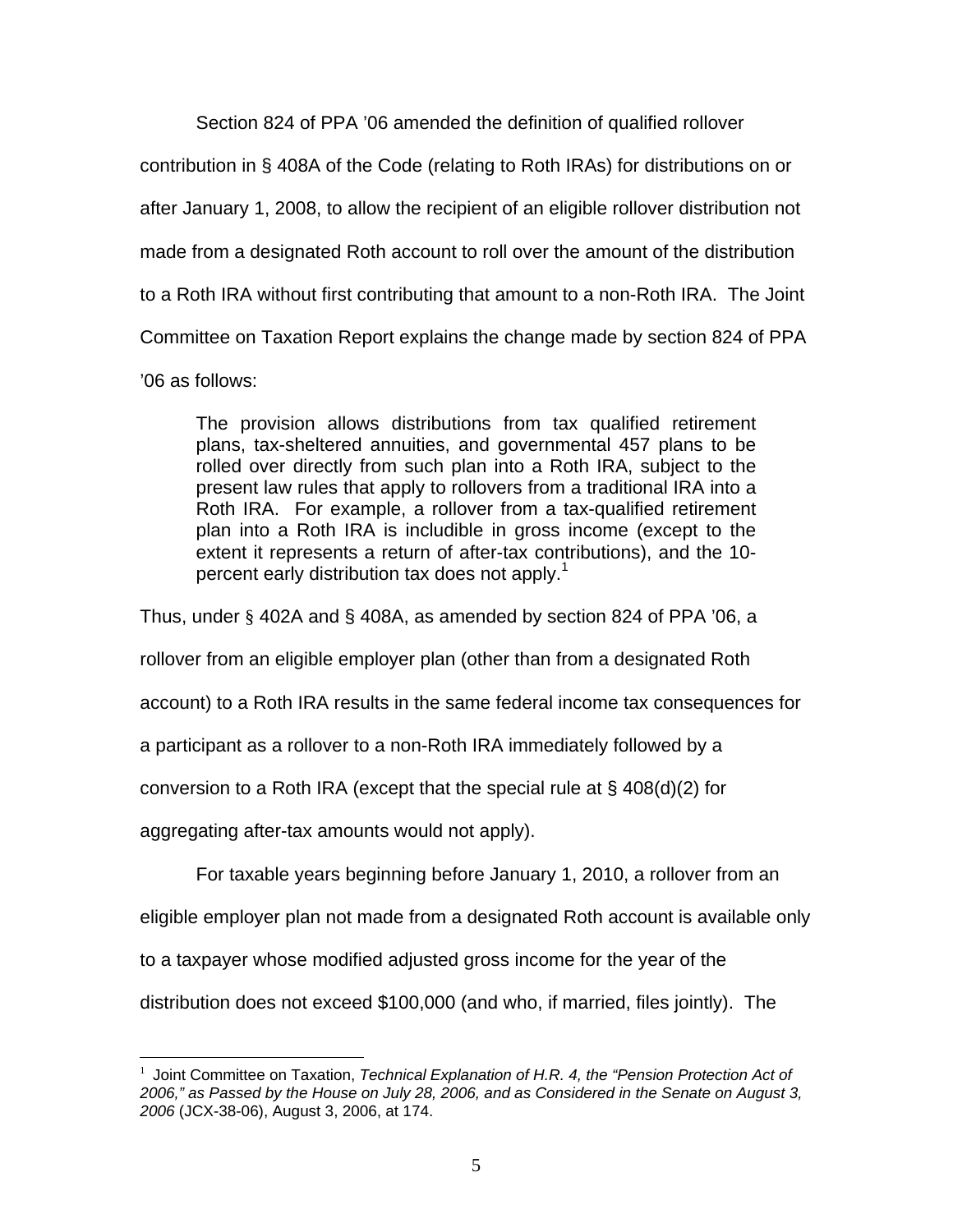mandatory withholding requirements provided in § 3405(c) do not apply to a distribution paid from an eligible employer plan to a Roth IRA in a direct rollover, even though the distribution is includible in gross income. Also, the additional income tax on early distributions provided in § 72(t) generally does not apply to a rollover from an eligible retirement plan to a Roth IRA. However,

§ 408A(d)(3)(F), § 1.408A-6 A-5, and Notice 2008-30, Q&A-3, describe a special rule relating to the additional income tax on early distributions for distributions made from a Roth IRA within a specified 5-year period after a rollover.

 This notice supplements the regulations under § 408A and Notice 2008-30 to provide additional guidance on a rollover from an eligible employer plan to a Roth IRA. For additional information, see also Publication 590, Individual Retirement Arrangements.

### **III. ROLLOVERS FROM AN ELIGIBLE EMPLOYER PLAN TO A ROTH IRA**

Q-1: What amount is included in gross income as a consequence of a rollover to a Roth IRA from an eligible employer plan (i.e., a qualified plan described in § 401(a), an annuity plan described in § 403(a), a plan described in §403(b), or a governmental § 457(b) plan)?

A-1: (a) Rollovers to a Roth IRA of distributions that are not made from a designated Roth account. If an eligible rollover distribution from an eligible employer plan is rolled over to a Roth IRA and the distribution is not made from a designated Roth account, then the amount that would be includible in gross income were it not part of a qualified rollover contribution is included in the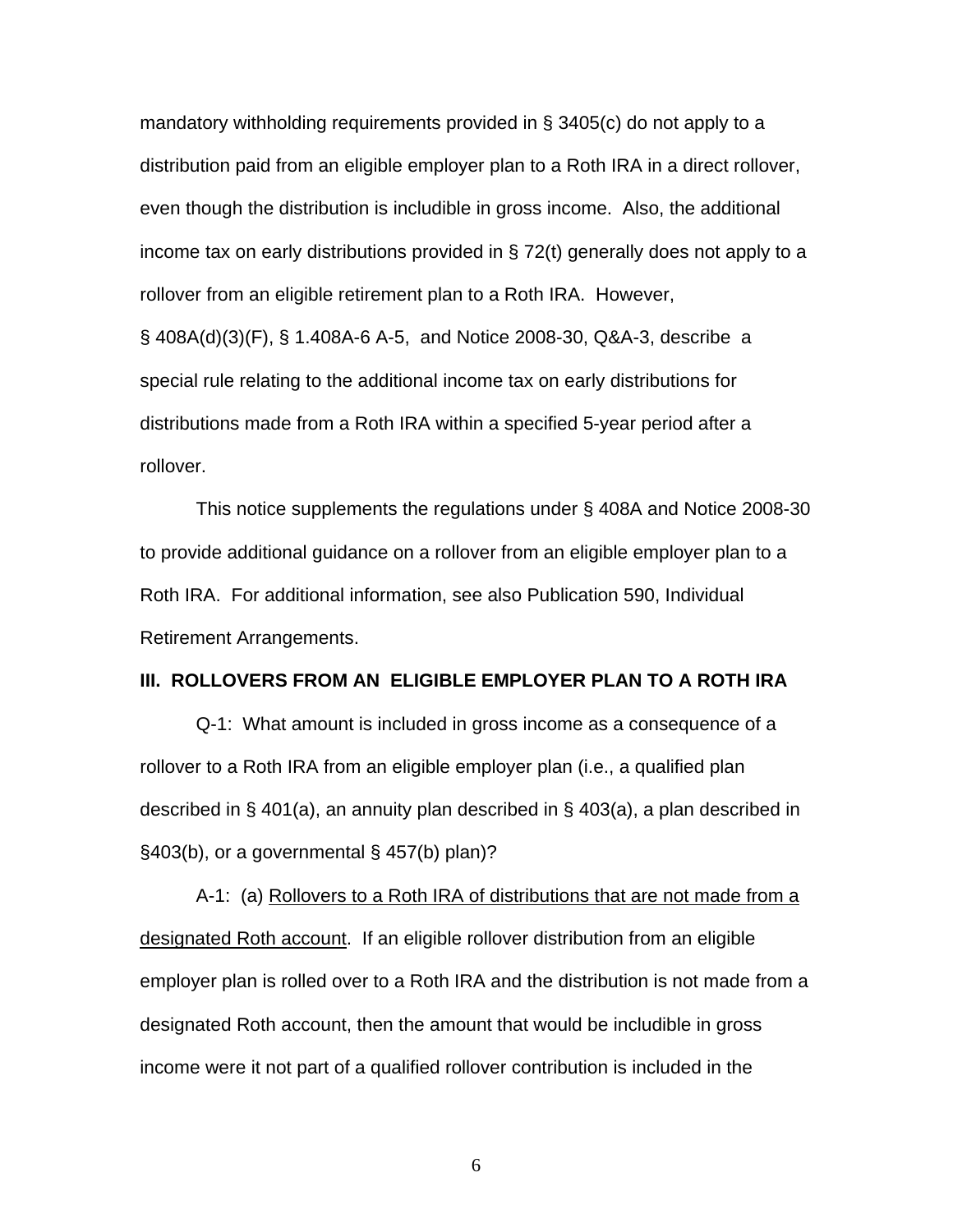distributee's gross income for the year of the distribution. For this purpose, the amount included in gross income is equal to the amount rolled over, reduced by the amount of any after-tax contributions that are included in the amount rolled over, in the same manner as if the distribution had been rolled over to a non-Roth IRA that was the participant's only non-Roth IRA and that non-Roth IRA had then been immediately converted to a Roth IRA. Thus, the special rules relating to net unrealized appreciation at § 402(e)(4) and certain optional methods for calculating tax available to participants born on or before January 1, 1936 are not applicable.

(b) Rollovers to a Roth IRA of distributions made from a designated Roth account. If an eligible rollover distribution made from a designated Roth account in an eligible employer plan is rolled over to a Roth IRA, the amount rolled over is not includible in the distributee's gross income, whether or not the distribution is a qualified distribution from the designated Roth account.

Q-2: What are the modified adjusted gross income limitations and joint filing requirements for a rollover to a Roth IRA of a distribution from an eligible employer plan made either before January 1, 2010 or on or after January 1, 2010?

A-2: (a) Distributions not made from a designated Roth account. Except for a distribution from a designated Roth account, an eligible rollover distribution made before January 1, 2010 from an eligible employer plan may not be rolled over to a Roth IRA unless, for the year of the distribution, the distributee's modified adjusted gross income does not exceed \$100,000 and, in the case of a